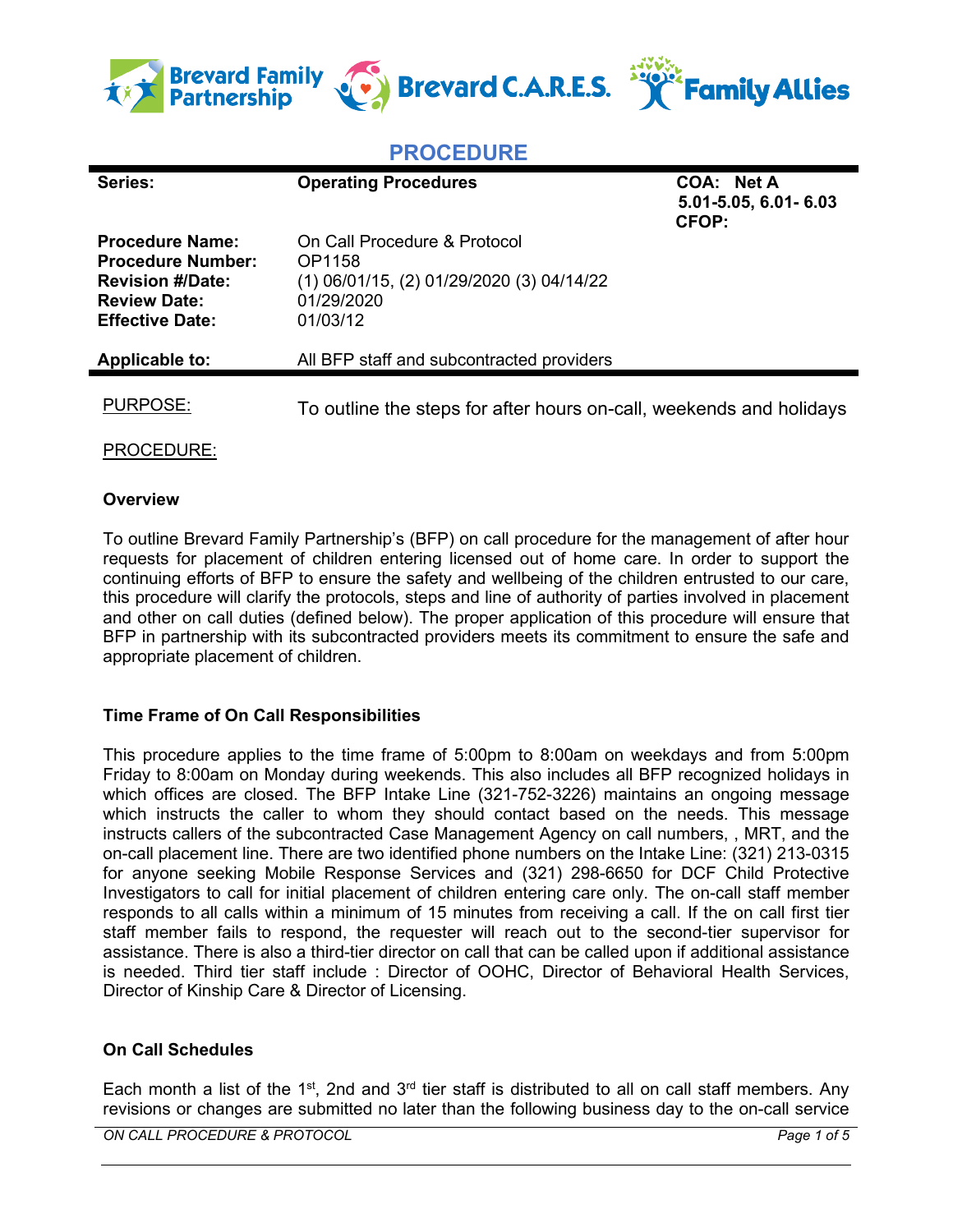

group. It is the assigned staff member's responsibility to ensure they locate an alternative/approved staff member to cover their on-call shift in the event they are unable. This includes planned and unplanned leaves from the agency. It is each staff member's responsibility to inform the Director of any schedule change to ensure that the change is made to the schedule. If a staff member assigned to on call leaves the agency for any reason (including voluntarily or involuntarily departure) it is the responsibility of the direct supervisor to ensure adequate on call coverage for the assigned time frame.

## **E-Docs**

The 1<sup>st</sup> tier On Call Staff rotates an Ipad and phone which contains documents to support them during their on-call rotation. Information includes: Pre Placement Tool, Case Management Agency On Call Schedule, phone directories of all foster families, group and shelter providers, BFP Agency Staff directory, Brevard C.A.R.E.S. Staff directory, Case Management Agency Staff directory, On Call Policy and Procedure, Critical Incident Operating Procedure and Reporting Form, The Prevention and Placement of Child Victims and Aggressors Involved in Child on Child Sexual Abuse, Sexual Assault, Seduction or Exploitation in Substitute Care Operating Procedure, and the Prevention, Reporting and Services To Missing Children Operating Procedure. It is the responsibility of the assigned on-call member to ensure that the e-docs are current and has all updated available information at the time of on call.

#### **1st Tier Responders**

The 1<sup>st</sup> tier on call rotation consists of the following staff: MDT Coordinator, SOR Specialist, Out Of Home Care (OOHC) Specialists, Licensing Specialists, Kinship Specialists and Kinship Coordinators, on call rotations are one week in duration beginning on Monday at 5:00 PM and conclude the following Monday at 8:00 AM. These positions are the first responders when a placement need has been identified. The 1<sup>st</sup> tier staff coordinates the placement of children entering licensed out of home care or those who are currently being served by our subcontracted Case Management Agency. The 1<sup>st</sup> tier responder receives requests for placement and will initiate all placement requests. As appropriate, placement is sought in a family foster home setting first.

The 1<sup>st</sup> tier responder utilizes the BFP Placement Tracking Log to locate a home that is most appropriate and least restrictive to meet the needs of the child or children being placed. The  $1<sup>st</sup>$  tier responder gathers all available information on the BFP Placement Request Form from the CPI requesting placement. This information is used to contact all available foster home providers. The 1<sup>st</sup> tier responder makes all efforts to gather as much information as possible on the child or children to make an appropriate placement. If information is provided to indicate that a child is a sexual abuse victim or is suspected to be sexually reactive, a Child Placement Agreement must be initiated. Placement of children is not to exceed 4 hours.

If the  $1<sup>st</sup>$  tier responder has reached the two-hour mark and is unable to locate a placement, they should contact their 2<sup>nd</sup> tier staff member for placement support and consultation

If the  $1<sup>st</sup>$  &  $2<sup>nd</sup>$  tier responder has reached the three-hour mark and is unable to locate a placement, they should contact their 3<sup>rd</sup> tier staff member or designee for placement support and consultation. The  $4<sup>th</sup>$  tier Senior Executive of Programs or designee may be contacted by the  $3<sup>rd</sup>$ 

*ON CALL PROCEDURE & PROTOCOL Page 2 of 5*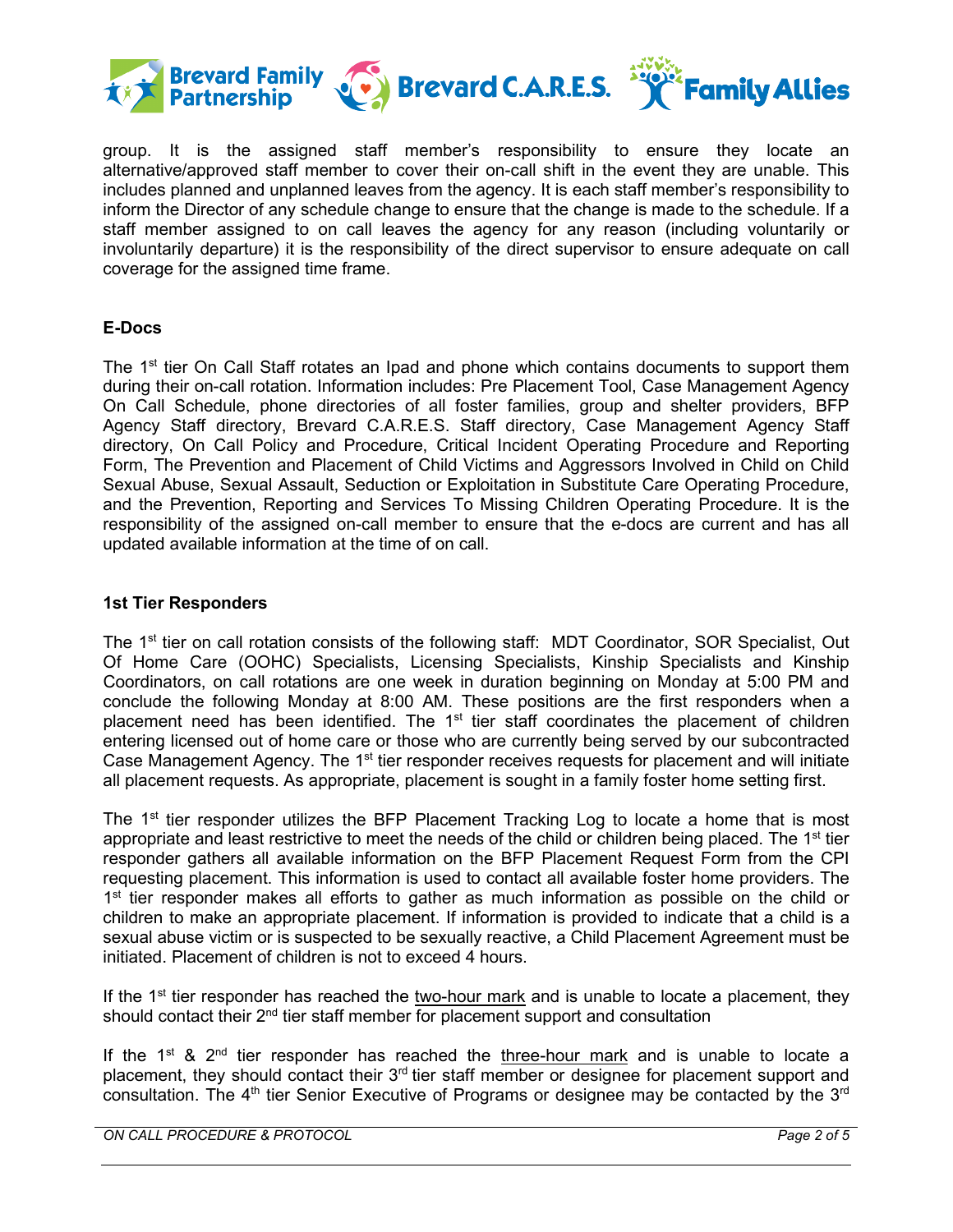

tier staff for additional support. At any time, the four-hour time frame has been exceeded and a licensed placement cannot be located the Senior Executive of Programs or designee must be notified immediately for CEO notification. A written summary which must include: the child or children's names, efforts to locate a placement and any other pertinent information. Additionally, once placement has been secured notification must occur **immediately** with the placement name, address, and contact information of all children

The BFP OOHC Specialists must be notified in the morning of the next business day of placement activities. If an enhanced board rate is clinically indicated the  $2<sup>nd</sup>$  tier staff member must be contacted for approval.

## **2nd Tier Responders**

The 2nd tier on call rotation consists of the following staff: Licensing Supervisors, Clinical Service Specialists, ,Kinship Supervisors and the OOHC Program Manager. On call rotations are one month in duration beginning on the 1<sup>st</sup> day of each month at 5:00 PM and concluding the last day of each month. These positions serve as the second-tier support responders when the  $1<sup>st</sup>$  tier staff is unable to locate a placement within the first two hours and require support and assistance, when the  $1<sup>st</sup>$  tier staff has more than one placement request received.  $2<sup>nd</sup>$  Tier responders provide support and guidance to the  $1<sup>st</sup>$  tier staff member. The  $2<sup>nd</sup>$  tier responder also provides consultation as needed in cases where a Child Placement Agreement (CPA) or Behavior Management Plan is required and ensures that the placement provider is provided a copy of the CPA by the CPI and that all required signatures are obtained at the time of placement. The  $2<sup>nd</sup>$  tier staff initiates the written request for an Over Capacity Waiver in writing to the  $3<sup>rd</sup>$  tier staff member. The  $2<sup>nd</sup>$  tier staff assesses and approves all enhanced board rates. These should be clinically indicated and are designed to provide support and care of the child. Clinical justification must be provided prior to approval.

## **3rd Tier Responders**

The 3rd tier on call rotation consists of the following staff: Director of OOHC, Director of Licensing, Director of Behavioral Health and Director of Kinship. This position supports the 1<sup>st</sup> and 2<sup>nd</sup> tier staff. The 3<sup>rd</sup> tier responder should be contacted for authorization for placement in a group home and for Over Capacity Waivers. In addition, the  $3<sup>rd</sup>$  tier responder should be notified of any placement that is not in a clinically appropriate setting, child death, potential media coverage or the serious injury or serious illness of a child. In the event of any of the above the  $3<sup>rd</sup>$  tier staff must notify the Senior Executive of Programs or designee. The Senior Executive of Programs or designee will ensure the CEO and all executive team members are made aware.

## **Authorization from Third Tier**

The third tier BFP staff must be contacted for authorization of the following:

a. Placement in a clinically inappropriate setting: At no time is a child to be placed, or requested to be placed, in a facility where that placement would result in exceeding the capacity for that facility or to be placed in a clinically inappropriate setting without the

*ON CALL PROCEDURE & PROTOCOL Page 3 of 5*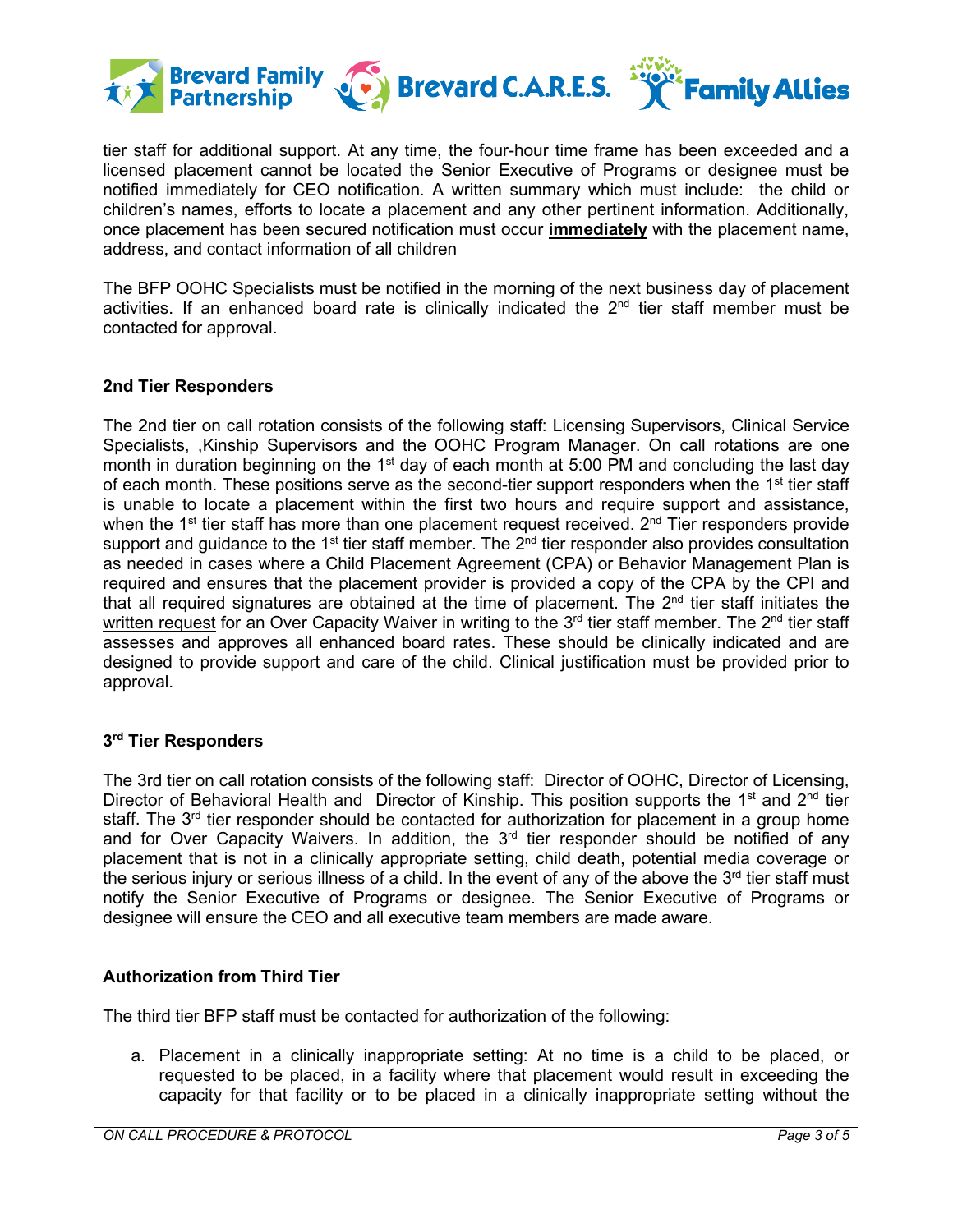

approval of the on-call administrator. If there is any question about what is and is not clinically appropriate the on-call respondent should contact the second-tier administrator. *At no time shall a child be retained overnight in an office space or other equally inappropriate location. The on-call respondent should contact the BFP second tier administrator if the four-hour requirement of placement is exceeded.*

- b. Client Death: A person whose life terminates due to or allegedly due to an accident, act of abuse, neglect or other incident occurring while in the presence of an employee, in a BFP operated or contracted facility or service center; while in the physical custody of BFP or its subcontracted staff, or when a death review is required pursuant to the Child Death Review Procedures.
- c. Serious injury or serious illness of a child: A medical condition of a client requiring medical treatment by a licensed health care professional sustained or allegedly sustained due to an accident, act of abuse, neglect or other incident occurring while in the presence of an employee, in a BFP subcontracted facility or service center.
- d. Potential Media Coverage: Any incident that may result in negative media coverage. The BFP administrator must be contacted in the event of a client death, serious injury or serious illness of a child or for potential media coverage.
- e. Over cap or approval of a waiver for a foster home.

## **Over Capacity Waivers**

- a. Over cap or approval of a waiver for a foster home: It may be necessary to temporarily over cap a foster home to accommodate a placement request. Reasons for over cap must be in compliance with Florida Administrative Code 16C-13.032 Capacity, Placement and Over Capacity Assessment and include the following: 1. To allow a parenting youth in foster care to remain with the child of the parenting youth; 2. To allow siblings to remain together; 3. To allow a child with an established relationship with the family to remain with the family; and 4. To allow a family with special training or skills to provide care to a child who has a severe disability.
- b. DCF Over cap approval  $\pm$  In the event that an overcapacity request is needed for a home that will have more than 5 dependent children or more than a total 7 children in the home, to include biological, adoptive and foster children; must be approved by the Central Region Point of Contact. The POC is Stephanie Weiss, Family and Community Services Director, she can be contacted at 407-766-7100 and [stephanie.weiss@myflfamilies.com](mailto:stephanie.weiss@myflfamilies.com)

## **After Hours Request for New Placements**

The BFP Intake line maintains a message of instruction for any caller seeking assistance. DCF PI's are instructed to contact the on-call Placement Number beginning at 5:00 PM at the close of each business day or BFP recognized holidays in which offices are closed. The on-call staff member must secure a placement for all new removals within four (4) hours of the placement request. The four hours starts when the PI notifies the on-call respondent that a removal episode